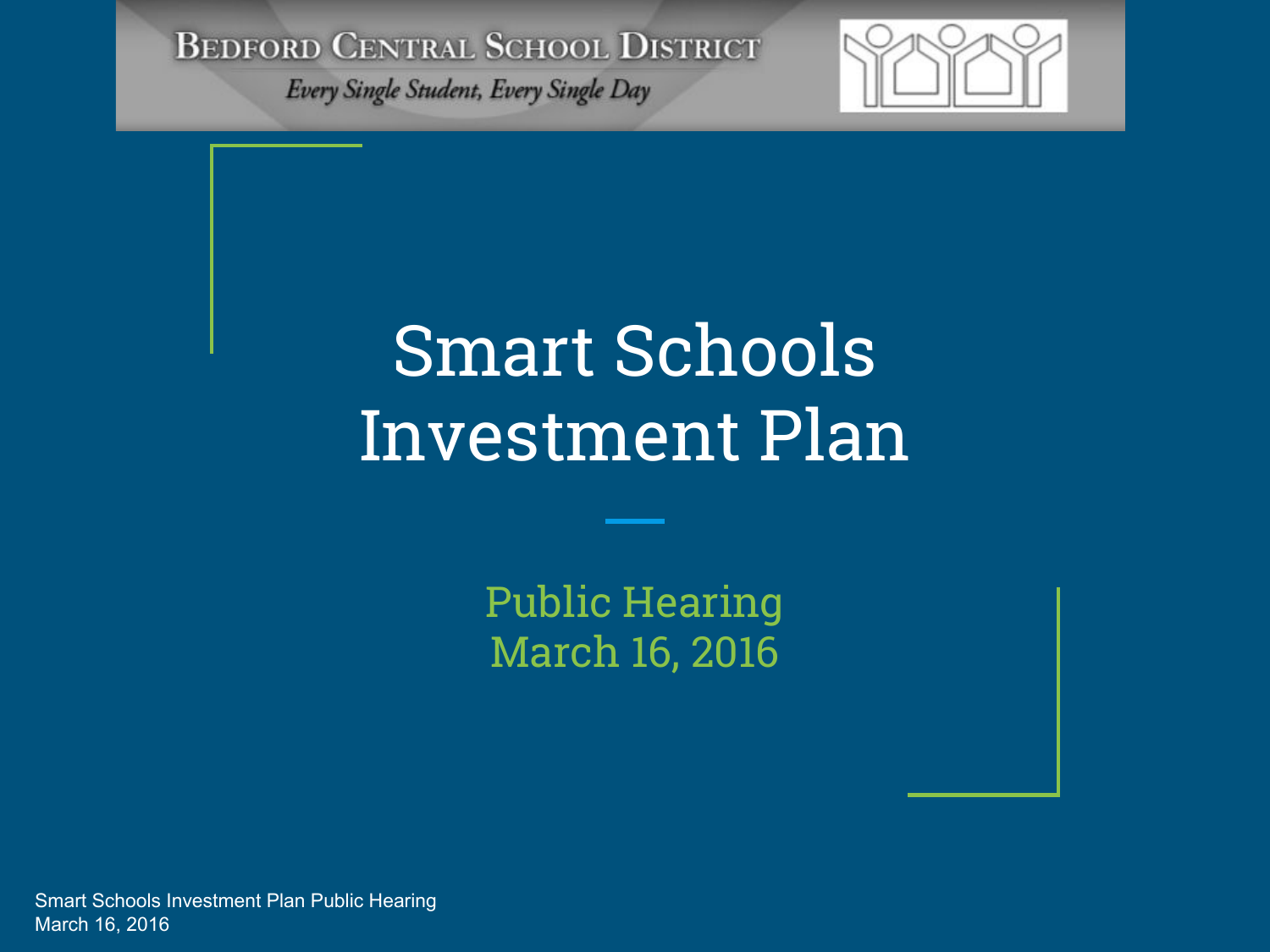Every Single Student, Every Single Day



# Smart Schools Bond Act

- Statewide Referendum November 2014
- Can be used to fund projects to:
	- Install high-speed broadband or wireless internet connectivity for schools and communities
	- Acquire technology equipment or facilities
	- Construct, enhance and modernize facilities for pre-kindergarten programs or to replace classroom trailers
	- Install high-tech security features

BCSD Allocation \$624,371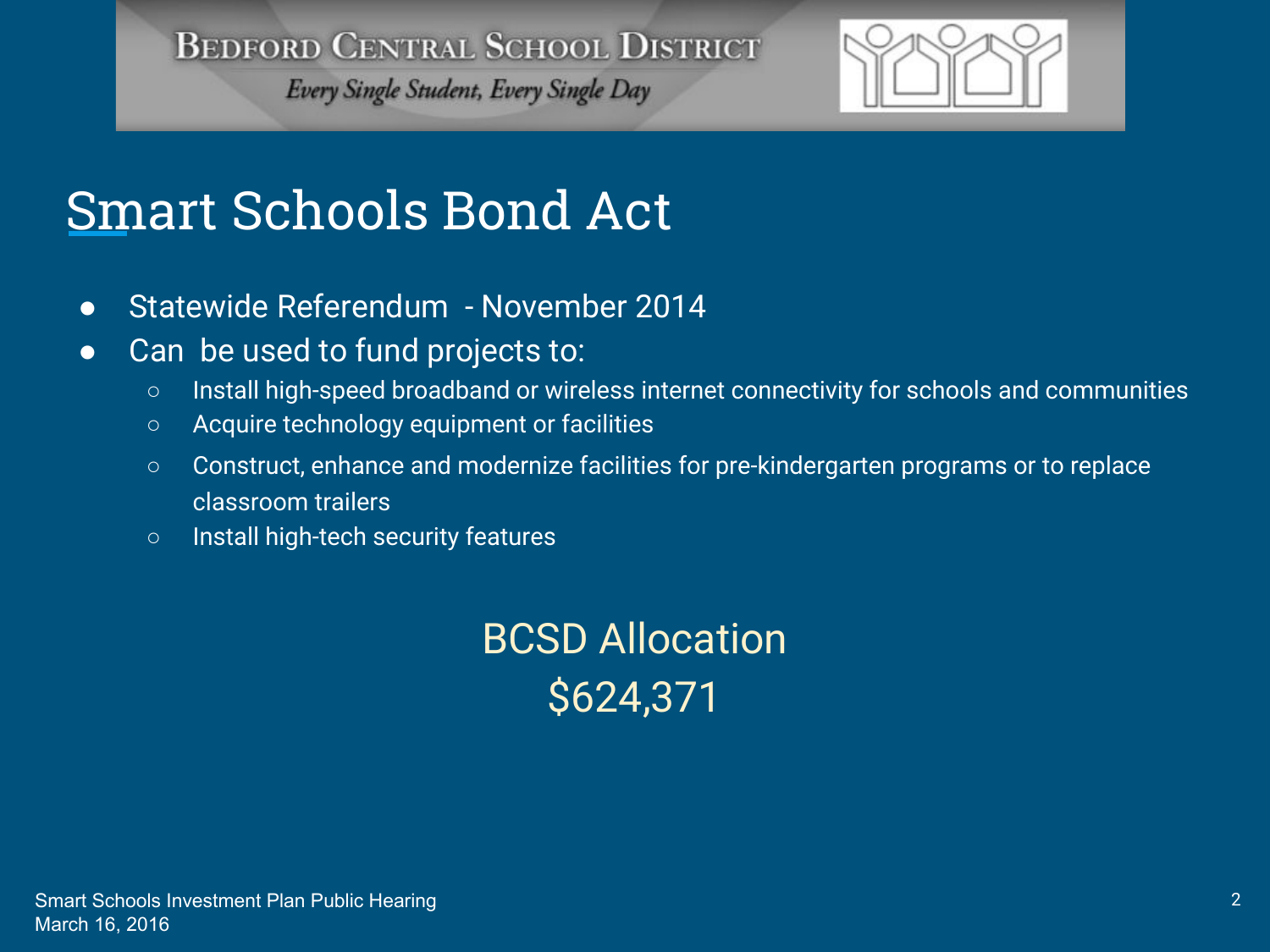

## BCSD Smart Schools Investment Plan

#### Aligned to the 2015-2018 BCSD Technology Plan

- Replaces aging network hardware in Elementary Schools, Hillside and FLMS
- Replaces aging core network hardware
- Replaces existing and increases total Wireless Access Points at Elementary Schools & Hillside
- Replaces aging voice gateways
	- connect incoming telephone circuits to technology network
	- connect safety systems to public address systems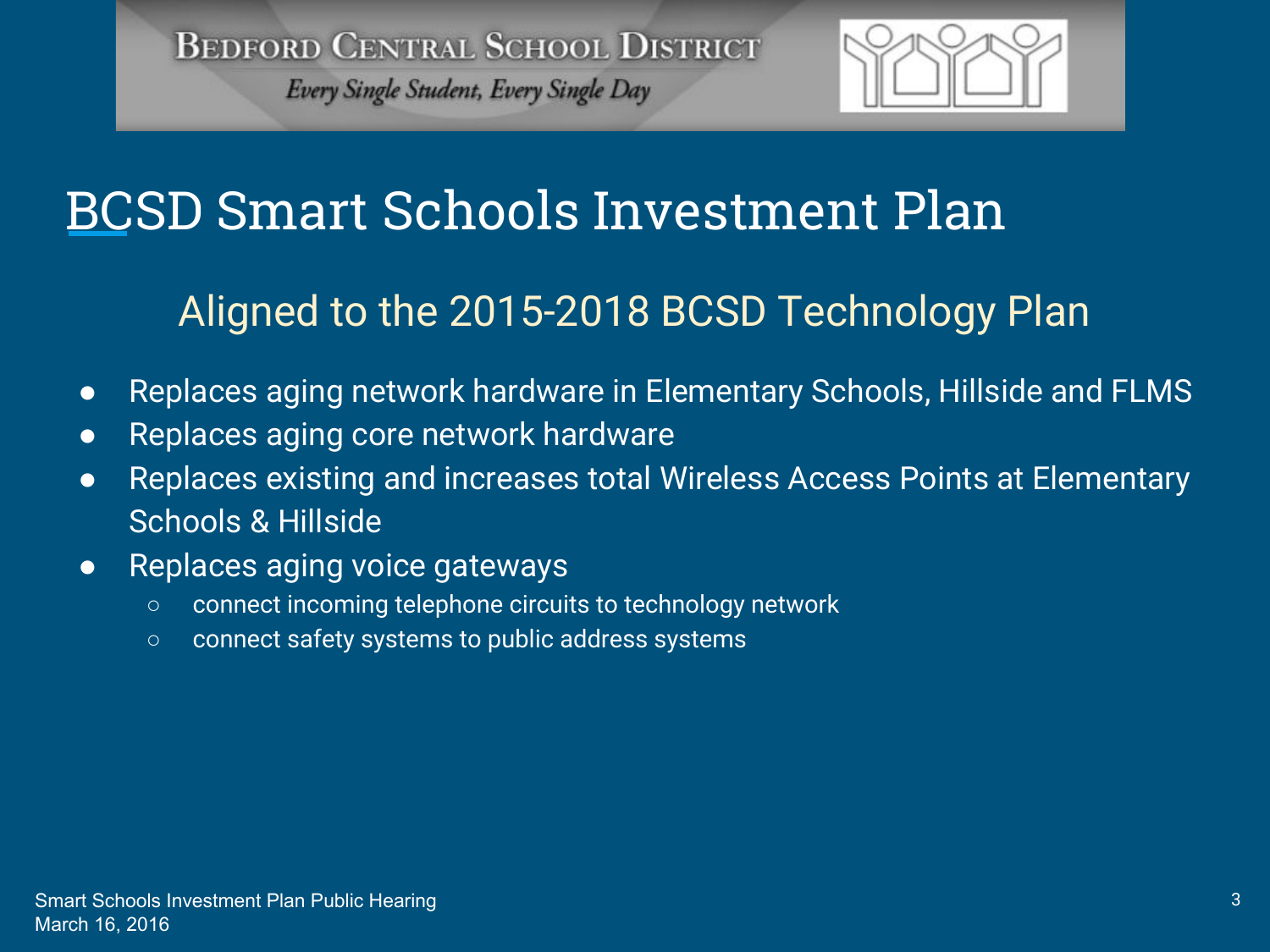

#### Changes since Board of Education acceptance of the Preliminary SSIP on February 10, 2016

- Removal of software & licenses for associated hardware
	- Per updated NYSED release this cannot be included
- Reduction in Professional Services
- Addition of Battery Backup Hardware
- Addition of some FLMS Wireless Access Points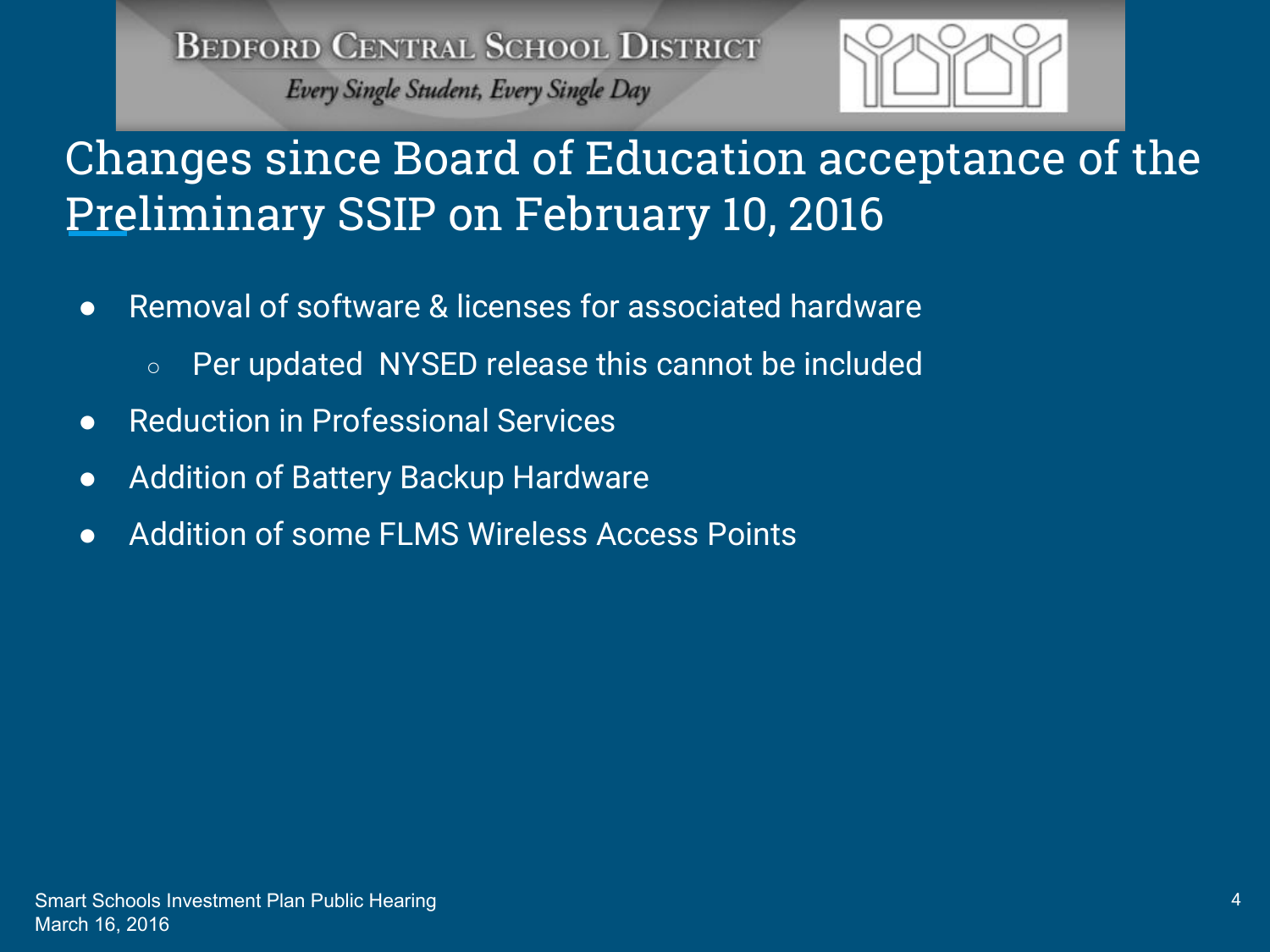

## SSBA Funds Sub-Allocation Category: School Connectivity

| <b>SSBA Connectivity Projects for Schools</b>                                                                                                                                                                                                                                                  | <b>Sub-Allocation</b>                                                   |
|------------------------------------------------------------------------------------------------------------------------------------------------------------------------------------------------------------------------------------------------------------------------------------------------|-------------------------------------------------------------------------|
| <b>Network / Access Costs</b><br>Update FLMS Network Hardware (13 switches)<br>Update Elementary Network Hardware (30 switches)<br>۳<br>Hillside Network Hardware (1 switch)<br>÷<br>Update Core Network Hardware (2 core switches)<br>÷<br><b>Network Closet Battery Backup Hardware</b><br>Ξ | \$71,585.25<br>\$207,317.00<br>\$9,845.00<br>\$65,983.50<br>\$10,237.63 |
| <b>School Internal Connections and Components</b><br><b>Expand Wireless Access for Elementary Classrooms (235)</b><br>access points)<br><b>Expand Wireless Access for Hillside (4 access points)</b><br>Replace Aging FLMS Wireless Access Points (55 access points)                           | \$141,528.75<br>\$2,409.00<br>\$33,123.75                               |
| <b>Professional Services</b>                                                                                                                                                                                                                                                                   | \$61,310.00                                                             |
| TOTAL                                                                                                                                                                                                                                                                                          | S603.339.88                                                             |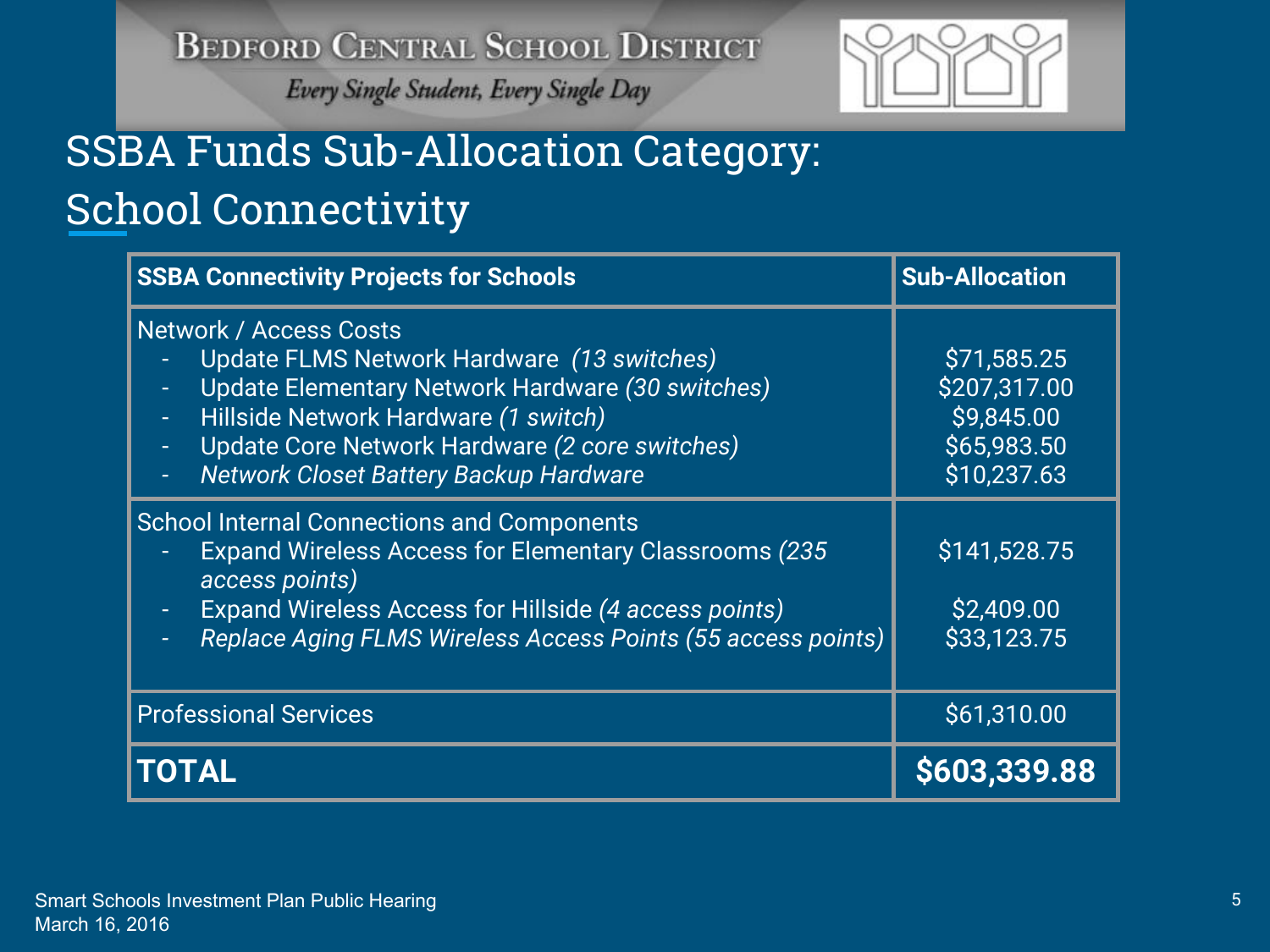

#### SSBA Funds Sub-Allocation Category: High-Tech Security Features

| <b>SSBA High-Tech Security Features</b>                                                | <b>Sub-Allocation</b> |
|----------------------------------------------------------------------------------------|-----------------------|
| Other Costs<br><b>Voice Gateways - Connections to Lockdown</b><br><b>Alarm Systems</b> | \$20,594.75           |
| <b>ITOTAL</b>                                                                          | \$20,594.75           |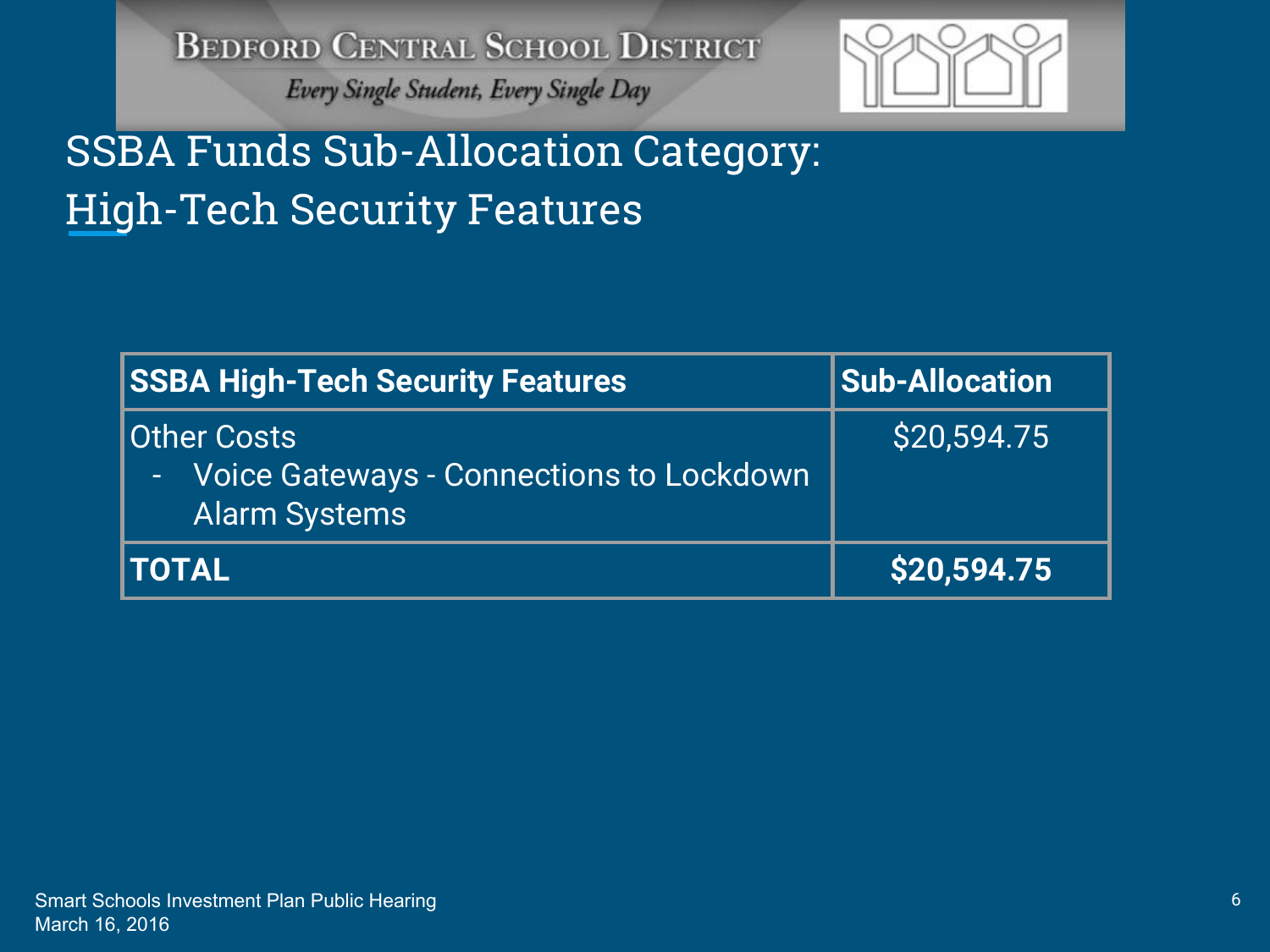Every Single Student, Every Single Day



## Smart Schools Investment Plan Summary

| <b>SSBA Budget Category</b>                                                                                                                                                                                        | <b>Allocations</b>                               |
|--------------------------------------------------------------------------------------------------------------------------------------------------------------------------------------------------------------------|--------------------------------------------------|
| <b>School Connectivity</b><br>Update Elementary, Fox Lane Middle School and Hillside<br><b>Network Hardware</b><br>Expand Wireless Access for Elem. Classrooms and Hillside<br><b>Update Core Network Hardware</b> | \$603,339.88                                     |
| <b>Connectivity Projects for Communities</b>                                                                                                                                                                       | \$0                                              |
| <b>Classroom Technology</b>                                                                                                                                                                                        | \$0                                              |
| Pre-Kindergarten Classrooms                                                                                                                                                                                        | $\mathsf{S}0$                                    |
| <b>Replace Transportable Classrooms</b>                                                                                                                                                                            | $\boldsymbol{\mathsf{S}}\boldsymbol{\mathsf{0}}$ |
| <b>High Tech Security Features</b><br><b>Update Voice Gateways - connections to lockdown systems</b>                                                                                                               | \$20,594.75                                      |
| Total:                                                                                                                                                                                                             | \$623,934.63                                     |

 **TBD: \$436.37**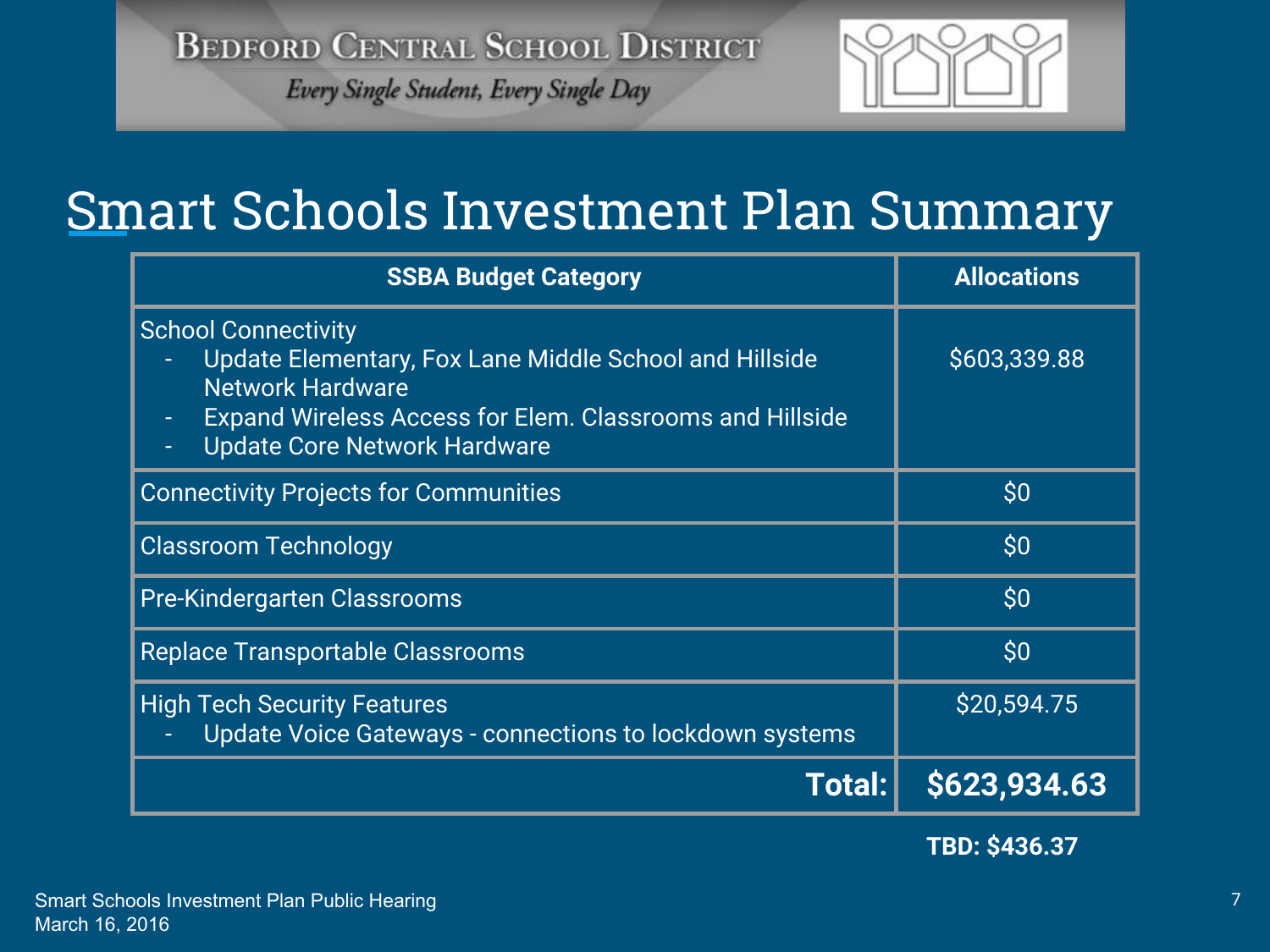

# E-Rate - Additional funds available

- Federal Technology Discount Program - USAC
- Infrastructure Qualifies for Category 2 Discount
- BCSD Rate is 50%
- \$150 x school enrollment x 50%

| <b>E-Rate Eligible Purchases</b>                                  | \$455,047.38     |
|-------------------------------------------------------------------|------------------|
| <b>Add back non E-Rate Purchases</b>                              | \$168,887.25     |
| <b>Total Purchases</b>                                            | \$623,934.63     |
| <b>Potential E-Rate Discount</b>                                  | $-$ \$218,925.00 |
| <b>Potential Phase 1</b><br><b>Total SSIP Reimbursed Expenses</b> | \$405,009.63     |
| <b>Smart Bond Allocation</b>                                      | \$624,371.00     |
| <b>Potential Balance</b><br><b>Available for Phase 2 SSIP</b>     | \$219,361.37     |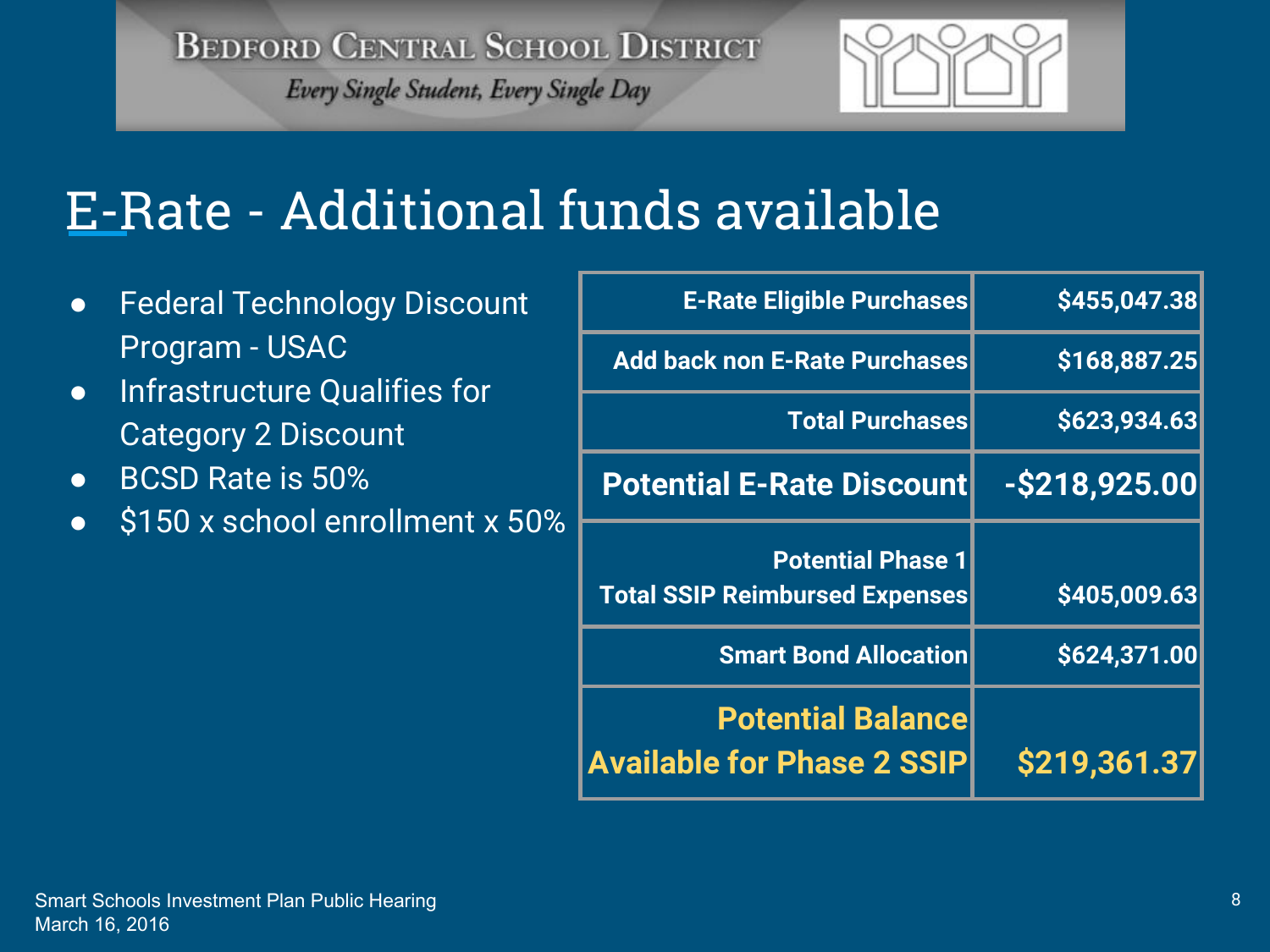Every Single Student, Every Single Day



t can begin making a<br>monochium